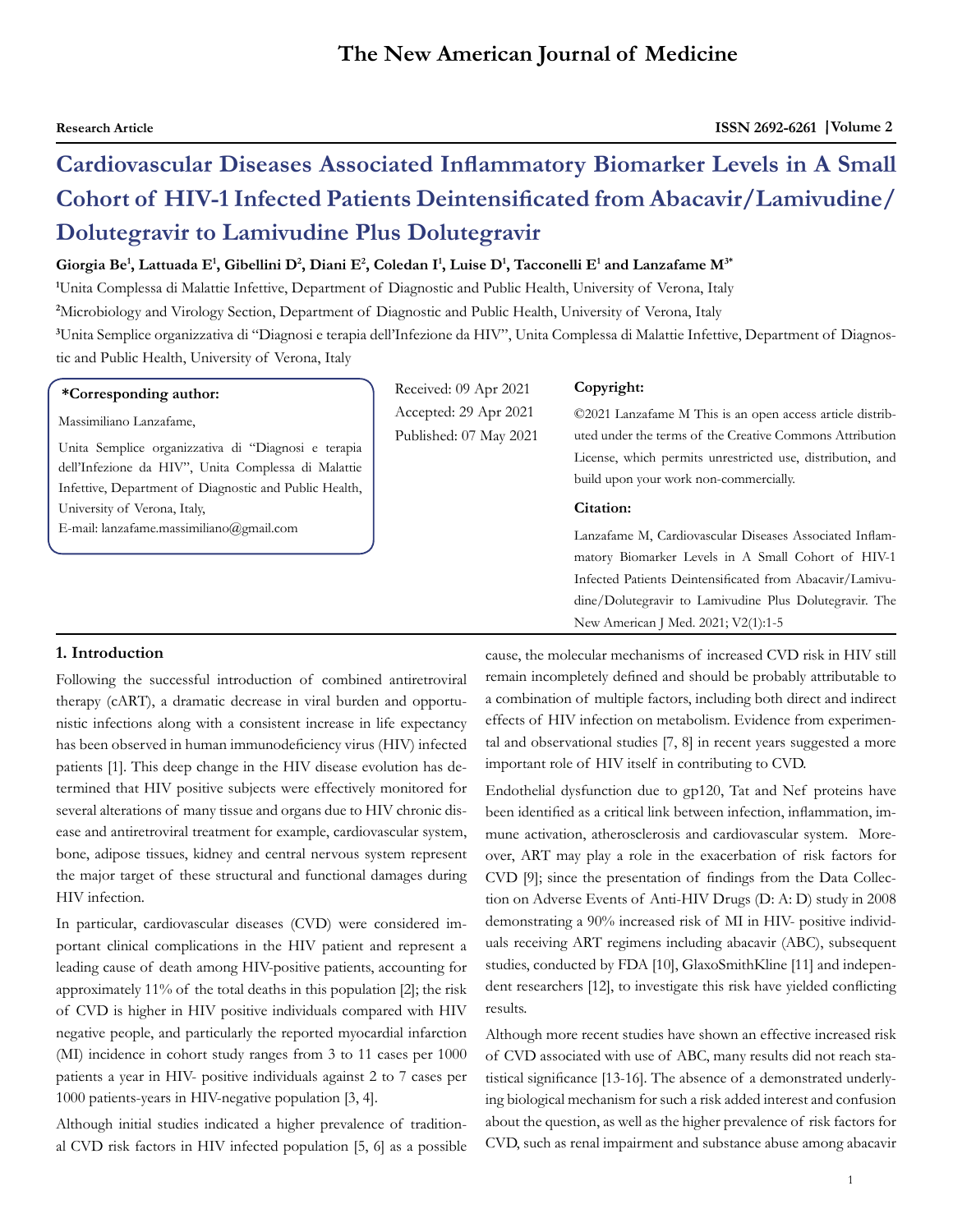recipients; in addition, a recent meta-analysis suggests that relative risk (RR) for MI is increased within a 6 months' exposure to ABC (RR=1.61; 95% confidence interval: 1.48–1.75) and in cART-naive population [18].

While the published evidence remains conflicting and a plausible biological mechanism for this potential association has not yet been identified, in the following study we have tried to verify whether, after introduction of ABC and its discontinuation in the contest of HAART deintensification, common metabolic markers CVD related such as glucose, LDL, HDL, total cholesterol and triglycerides and inflammatory biomarkers such as IL-6 and D-dimer could change in a small cohort of HIV-1 infected patients.

## **2. Materials and Methods**

As described in a previous article [21], from March to December 2016 we enrolled 20 HIV-1 infected patients. 17 patients were still in follow-up (12 men and 5 women) in August 2020, and all were taking lamivudine plus dolutegravir. HIV-1 infected patients were not co-infected with hepatitis B and/or hepatitis C viruses. All the enrolled subjects gave informed consent to all procedures in accordance with the Helsinki Declaration.

Blood samples were collected at HIV-1 infection diagnosis before starting a three-drugs regimen consisting in ABC/3TC/ DTG (T0), at 12 months (T2) and 12 months (T3) after therapy deintensification to lamivudine plus DTG (DITT; deintensification treatment time).

Inclusion criteria included: I) naive to ART patients affected by HIV chronic infection, II) undetectable HIV-RNA levels (< 50 copies/ ml) for over 12 months with a three-drugs ART treatment consisting in ABC/3TC/DGT at T2, III) undetectable HIV-RNA levels (< 50 copies/ml) for over 12 months with a dual ART regimen consisting in lamivudine plus DGT at T3, iv) absence of adverse drug reactions with the proposed regimens, v) no use of statins and lipid-lowering therapy at the enrolling time and at DITT.

Blood samples were collected by venipuncture during the follow up, 30 days before the DITT (T2) and 12 months after the DITT (T3). Every blood sample collected consisted in quantitative plasmatic determination of glucose, IL6, D-Dimer and plasmatic lipids such as triglycerides, LDL, HDL and total cholesterol.

Biomarkers plasmatic levels were evaluated with specific commercial kits. For IL-6 we used Human IL-6 high sensitivity ELISA kit (Diaclone, Besancon, France); for D-dimer RayBio Human D-dimer ELISA Kit (RayBiotech, Norcross, GA, USA). Values of different samples were evaluated between the different time groups (T1, T2 and T3 groups) with statistical non-parametric procedures such as Wilcoxon test and Friedmann test using GraphPad Prism 7 software. Data were considered significant with  $p$  value <0.05.

#### **3**. **Results**

We analyzed a cohort of 17 HIV-1 infected patients (12 men and 5

women, aged from 24 to 70 years, average 41.35 years old) infected by HIV-1 B subtypes. All mean and median values for each group are reported in (Table 1), together with normal reference values. Cytokine IL-6 did not show any significant amount of variation among the three groups of samples (Group 1 vs  $2$  p=0.83; Group 1 vs  $3$  $p=0.65$ ; Group 2 vs 3  $p=0.97$  Wilcoxon test). The statistical analysis of the three groups confirmed these data ( $p=0.645$ ; Friedmann test). Similarly, D-dimer did not significantly change its levels in serum (Group 1 vs 2 p=0.32; Group 1 vs 3 p=0.38; Group 2 vs 3 p= 0.69 Wilcoxon test; p=0.53 Friedmann test).

**Table 1:** All mean and median values for each group compared with normal reference values

| Group 1           | Mean                    | Median              | Normal values    |
|-------------------|-------------------------|---------------------|------------------|
| $II - 6$          | $0.80 \pm 0.37$ pg/ml   | $0.77$ pg/ml        | 0-4.72 pg/ml     |
| D-Dimer           | 209.3±33.4 ng/ml        | $221 \text{ mg/dl}$ | $<$ 500 ng/ml    |
| Total cholesterol | $168.2 \pm 31.82$ mg/dl | $173 \text{ mg/dl}$ | $<$ 200 mg/dl    |
| <b>HDL</b>        | $51.56 \pm 18.69$ mg/l  | 47.5 mg/dl          | $>48$ mg/dl      |
| <b>LDL</b>        | $104.8 \pm 21.11$ mg/l  | $107.5$ mg/dl       | $<$ 130 mg/dl    |
| Triglycerides     | 99.63±39.56 mg/dl       | 91.5 mg/dl          | $<$ 150 mg/dl    |
| Glycemia          | 85.65±8.95 mg/dl        | $84 \text{ mg/dl}$  | $63-99$ mg/dl    |
| Group 2           | Mean                    | Median              | Normal values    |
| $IL-6$            | $0.96 \pm 0.82$ pg/ml   | $0.675$ pg/ml       | $0-4.72$ pg/ml   |
| D-Dimer           | $217.8 \pm 34.9$ ng/ml  | $232.5$ mg/dl       | $<$ 500 ng/ml    |
| Total cholesterol | $174.1 \pm 44.35$ mg/dl | 181.5 mg/dl         | $<$ 200 mg/dl    |
| <b>HDL</b>        | 49.19±11.49 mg/dl       | $47.5$ mg/dl        | $>48$ mg/dl      |
| <b>LDL</b>        | $113.5 \pm 27.18$ mg/dl | $109$ mg/dl         | $<$ 130 mg/dl    |
| Triglycerides     | $112.3 \pm 55.37$ mg/dl | $102$ mg/dl         | $<$ 150 mg/dl    |
| Glycemia          | $86.12 \pm 9.61$ mg/dl  | $82 \text{ mg/dl}$  | 63-99 mg/dl      |
| Group 3           | Average                 | Mean                | Normal values    |
| $IL-6$            | $0.90\pm0.69$ pg/ml     | $0.84$ pg/ml        | $0-4.72$ pg/ml   |
| D-Dimer           | 220.7±20.64 pg/ml       | 229 mg/dl           | $<$ 500 ng/ml    |
| Total cholesterol | $180.2 \pm 39.85$ mg/dl | $173$ mg/dl         | $<$ 200 mg/dl    |
| <b>HDL</b>        | 48.44±14.38 mg/dl       | 48 mg/dl            | $>48$ mg/dl      |
| <b>LDL</b>        | $109.9 \pm 29.46$ mg/dl | $107.5$ mg/dl       | $<$ 130 mg/dl    |
| Triglycerides     | $104.6 \pm 44.95$ mg/dl | $95 \text{ mg/dl}$  | $\leq$ 150 mg/dl |
| Glycemia          | 84.76±11.26 mg/dl       | $84 \text{ mg/dl}$  | $63-99$ mg/dl    |

The analysis of serum glucose(Group 1 vs  $2 p=0.94$ ; Group 1 vs  $3$  p=0.97; Group 2 vs  $3$  p= 0.88 Wilcoxon test; p=0.67 Friedmann test), total cholesterol (Group 1 vs 2 p=0.07; Group 1 vs 3 p=0.65; Group 2 vs  $3$  p= 0.41 Wilcoxon test; p=0.21 Friedmann test), cholesterol HDL (Group 1 vs 2 p=0.92; Group 1 vs 3 p=0.89; Group 2 vs 3 p= 0.58 Wilcoxon test; p=0.82 Friedmann test), cholesterol LDL (Group 1 vs 2 p=0.09; Group 1 vs 3 p=0.88; Group 2 vs 3 p= 0.36 Wilcoxon test; p=0.71 Friedmann test) and triglycerides (Group 1 vs 2 p=0.58; Group 1 vs 3 p=0.93; Group 2 vs 3 p= 0.39 Wilcoxon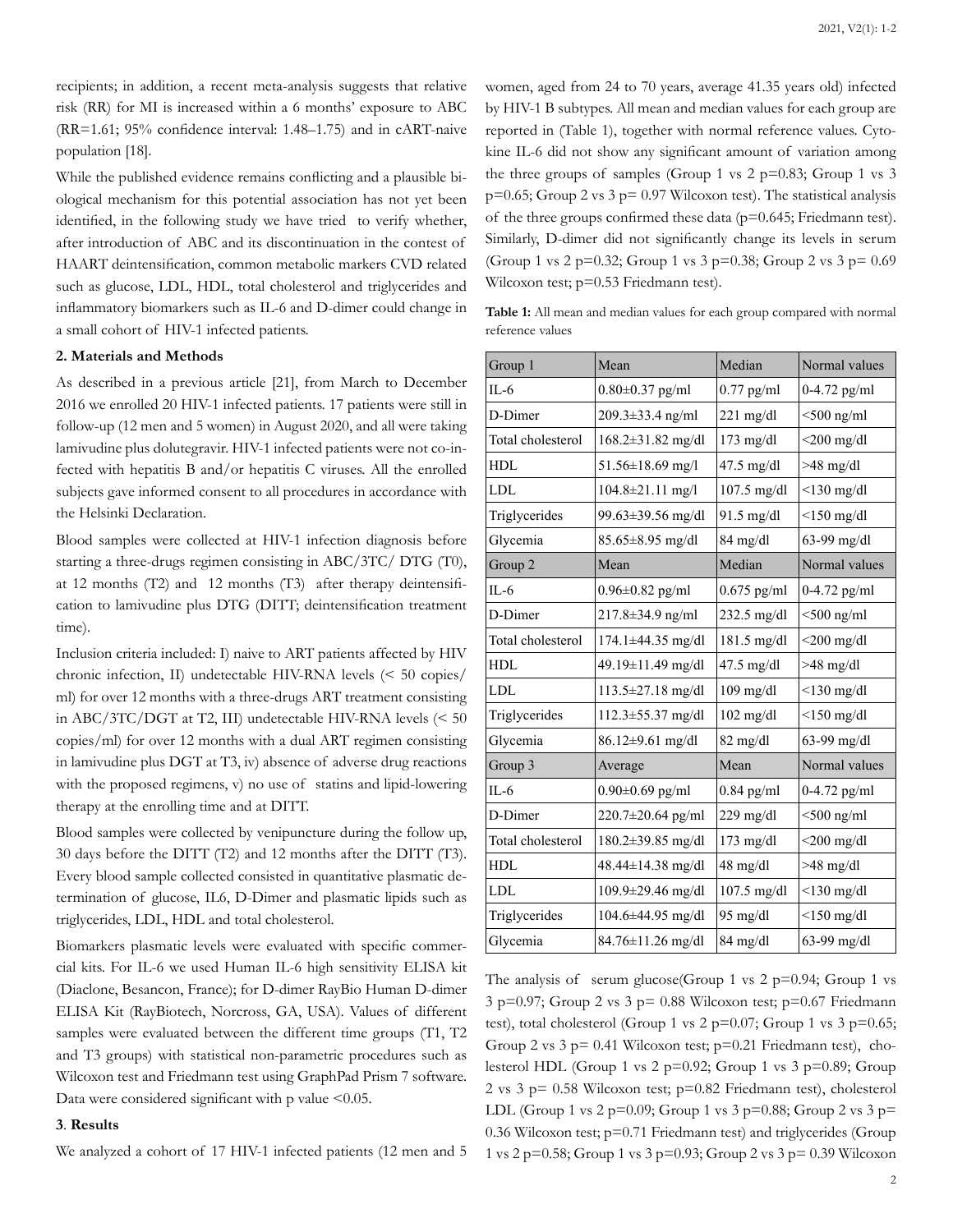test; p=0.67 Friedmann test) did not demonstrate significant level variations.

# **4. Discussion**

Since the publication of the D: A: D study, a number of possible mechanisms have emerged as potential mediators of the abacavir effect. In ACTG 5202, participants receiving abacavir in the low viral load stratum (<100 000 copies/ml) had higher rates of cholesterol elevations compared with controls. In addition, abacavir has been related to several processes, which may lead to accelerated vascular disease such as platelet activation [26], hyperlipidemia [27], T-lymphocyte activation, abnormal endothelial function and vascular inflammation [23, 28]. Hypersensitivity reaction and concomitant inflammatory processes may affect platelet and endothelial function. Of note, HLAB5701 testing to prevent abacavir hypersensitivity reactions was not the standard of care during the conduct of this study. Therefore, it is possible that the risk of CVD may be lower in contemporarily treated patients who are unlikely to experience abacavir hypersensitivity reactions, but more investigations are necessary to elucidate this point.

Moreover, D: A: D study results showing a reversal of risk of CVD within 6 months of discontinuation of abacavir prompted investigators to search for a relatively rapidly acting underlying biological mechanism able to correlate CVD with abacavir exposure. A possible role of inflammatory biomarkers such as high sensitivity c-reactive protein (hsCRP) and interleukin-6 (IL-6) in association with CVD among abacavir users was proposed by the SMART/INSIGHT study [28], while other studies focused on IL-6, selectin P and E, D-dimer, vascular adhesion molecule-1, intercellular adhesion molecule-1, and tumor necrosis factor alpha; all of these studies showed no increased levels in the setting of abacavir exposure [29, 30]. While the association between lipid metabolism, flogosis and CVD are widely described in scientific literature, proving causation for any particular biomarker of inflammation has been difficult.

IL-6 signals a downstream proinflammatory response by activating membrane-bound IL-6 receptors (IL-6R) on the cell surface. IL-6 and IL-6R are demonstrated to have a direct and dose-dependent role directly causing higher blood levels on CRP responsible for proinflammatory settings linked to CVD onset.

Moreover, D-dimer has been identified as a pro-atherogenic factor, being hypercoagulability a recognized risk factor for CVD; because of that, this study included monitoring these two biomarkers blood levels on a total of 24-months

Many studies estimated abacavir's role in causing endothelial dysfunction, reporting that ABC would affect lower brachial artery flow mediated vasodilation, a measure of endothelial dysfunction, as an independent prediction factor [8, 27]; switching from ABC to tenofovir was also associated to a Framingham risk score improvement [31].

In a recent RCT, anyway, no evidence of endothelial dysfunction

from abacavir use as compared to tenofovir was found [32].

Platelet aggregation and reactivity, potentially leading to thrombosis phenomena, have also been associated by ABC's exposure in vitro and in vivo (33,34); particularly, various platelet agonists, increased in plasma after ABC assumption (e.g. adenosine diphosphate, collagen, epinephrine, and thrombin receptor-activating peptide) [33], this observation being due to a documented decreased production of cyclic guanosine monophosphate, an inhibitor of platelet aggregation and secretion [33, 34], but more further studies are needed to confirm these data.

Existing literature on plausible underlying biological mechanisms are summarized in a recent systematic review, collecting in vivo and in vitro results [17]: ABC 's structural likeness to endogenous purines possessing pro-inflammatory and pro-thrombotic potential may finally explain its role as a vascular inflammation inducer via leukocyte–endothelial cell interactions, causing cardiovascular implications , but how such acute and reversible mechanisms may correlate with recent clinical findings of CVD risk from cumulative exposure beyond 6 months is still unclear [35, 36].

With the literature demonstrating such controversial results, the search for plausible biological explanations goes on. Recent ABC assumption is associated with 60% increased risk of CVD not attenuated after adjusting for substance use, renal dysfunction, and several other potential confounders. The finding of an increased risk of CVD associated with abacavir use among ART-naive individuals may be more suggestive of a causal relationship; many of the studies concerning ABC potential risk were observational, whose results may be confounded by unmeasured risk factors.

While this risk appears to be reversible upon discontinuation of abacavir, further research is necessary to confirm this in view of recent studies that showed evidence of increased risk from cumulative exposure beyond 6 months. Our data showed, after ABC introduction and discontinuation in antiretroviral therapy based on the association of ABC/3TC/ DTG, the absence of significant variations in the serum levels of different inflammatory and metabolic markers. In fact, glycemia, triglycerides, HDL, LDL, Il-6 and total cholesterol showed negligible quantitative change at all three tested time points.

Finally about a possible role of inflammatory biomarkers (e.g.D-dimer and interleukin-6 IL-6) in association with CVD among abacavir users, our results, even though in a small cohort of HIV-infected patients, would confirm the results of other studies showing that IL-6 and D-dimer are not elevated in the setting of abacavir exposure

### **Reference:**

- 1. [Samji H, Cescon A, Hogg RS. Closing the gap: increases in life expec](https://pubmed.ncbi.nlm.nih.gov/24367482/)[tancy among treated HIV-positive individuals in the United States and](https://pubmed.ncbi.nlm.nih.gov/24367482/)  [Canada. 2013; 8: 81355.](https://pubmed.ncbi.nlm.nih.gov/24367482/)
- 2. [Smith CJ, Ryom L, Weber R. Trends in underlying causes of death in](https://pubmed.ncbi.nlm.nih.gov/25042234/) [people with HIV from 1999 to 2011 \(D:A:D\): a multicohort collabora-](https://pubmed.ncbi.nlm.nih.gov/25042234/)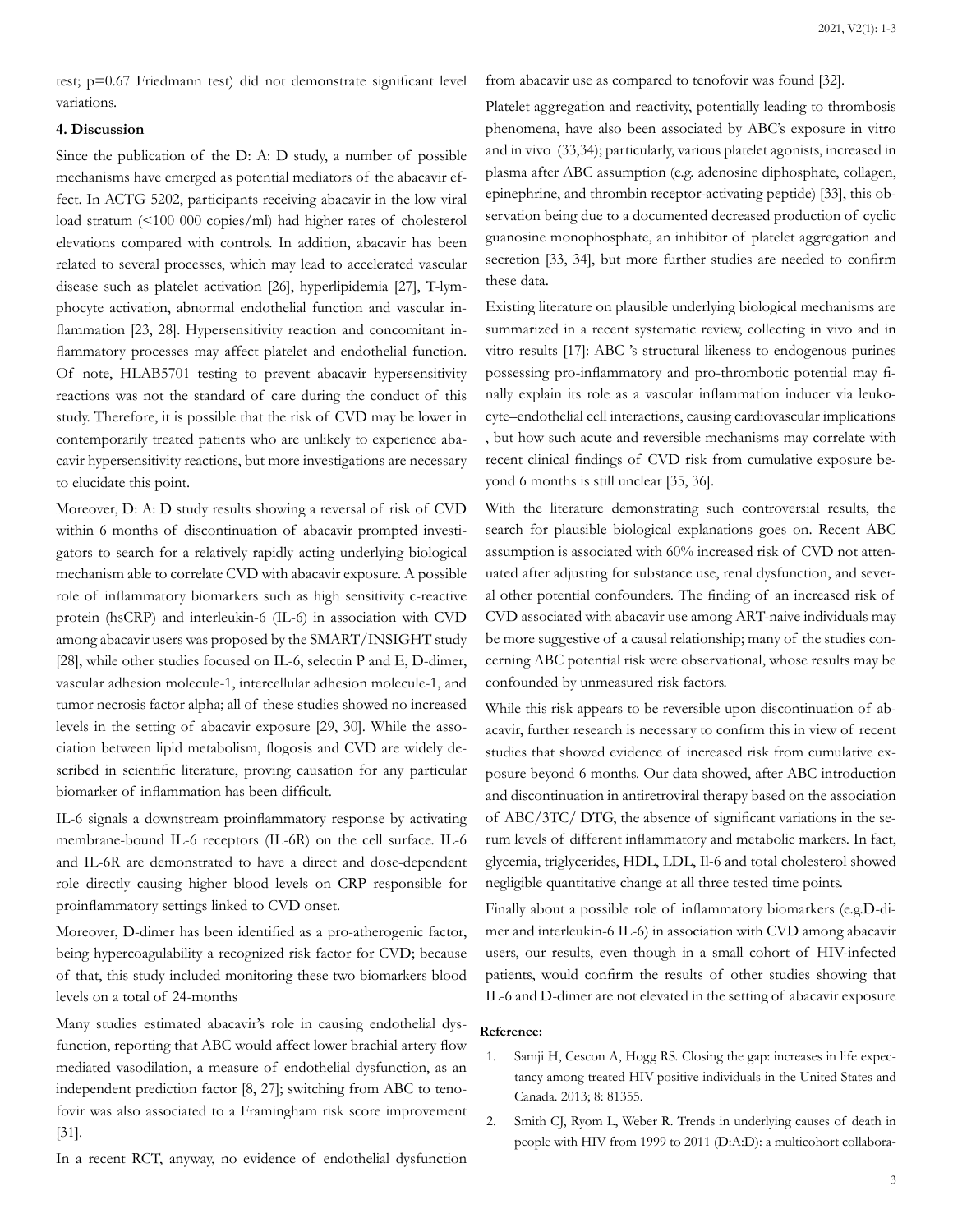[tion. Lancet. 2014; 384: 241-8.](https://pubmed.ncbi.nlm.nih.gov/25042234/)

- 3. [Bedimo RJ, Westfall AO, Dreschler H. Abacavir use and risk of acute](https://pubmed.ncbi.nlm.nih.gov/21653308/#:~:text=Use of abacavir was associated,use and AMI or CVA.) [myocardial infarction rates and cerebrovascular events in the highly ac](https://pubmed.ncbi.nlm.nih.gov/21653308/#:~:text=Use of abacavir was associated,use and AMI or CVA.)[tive antiretroviral therapy era. Clin Infec Dis. 2011; 53: 84-91.](https://pubmed.ncbi.nlm.nih.gov/21653308/#:~:text=Use of abacavir was associated,use and AMI or CVA.)
- 4. [Triant VA, Lee H, Hadigan C, Grinspoon SK. Increased acute myo](https://pubmed.ncbi.nlm.nih.gov/17456578/)[cardial infarction rates and cardiovascular risk factors among patients](https://pubmed.ncbi.nlm.nih.gov/17456578/)  [with human immunodeficiency virus disease. J clin Endocrinol Metab.](https://pubmed.ncbi.nlm.nih.gov/17456578/) [2007; 92: 2506-12.](https://pubmed.ncbi.nlm.nih.gov/17456578/)
- 5. [Dolan SE, Hadigan C, Killilea KM, Sullivan MP, Hemphill L, Lees RS,](https://pubmed.ncbi.nlm.nih.gov/15851913/)  [et al. Increased cardiovascular disease risk indices in HIVinfected wom](https://pubmed.ncbi.nlm.nih.gov/15851913/)[en. J Acquir Immune Defic Syndr. 2005; 39: 44-54.](https://pubmed.ncbi.nlm.nih.gov/15851913/)
- 6. [Saves M, Chene G, Ducimetiere P, Leport C, Le Moal G, Amouyel P, et](https://pubmed.ncbi.nlm.nih.gov/12856222/) [al. Risk factors for coronary heart disease in patients treated for human](https://pubmed.ncbi.nlm.nih.gov/12856222/)  [immunodeficiency virus infection compared with the general popula](https://pubmed.ncbi.nlm.nih.gov/12856222/)[tion. Clin Infect Dis. 2003; 37: 292-8.](https://pubmed.ncbi.nlm.nih.gov/12856222/)
- 7. [Armah KA, McGinnis K, Baker J, Gibert C, Butt AA, Bryant KJ, et al.](https://pubmed.ncbi.nlm.nih.gov/22534147/#:~:text=Conclusions%3A These data suggest that,altered coagulation%2C and monocyte activation.) [HIV status, burden of comorbid disease, and biomarkers of inflam](https://pubmed.ncbi.nlm.nih.gov/22534147/#:~:text=Conclusions%3A These data suggest that,altered coagulation%2C and monocyte activation.)[mation, altered coagulation, and monocyte activation. Clin Infect Dis.](https://pubmed.ncbi.nlm.nih.gov/22534147/#:~:text=Conclusions%3A These data suggest that,altered coagulation%2C and monocyte activation.)  [2012; 55: 126-36.](https://pubmed.ncbi.nlm.nih.gov/22534147/#:~:text=Conclusions%3A These data suggest that,altered coagulation%2C and monocyte activation.)
- 8. [Hsue PY, Hunt PW, Schnell A, Kalapus SC, Hoh R, Ganz P, et al. Role](https://pubmed.ncbi.nlm.nih.gov/19390417/)  [of viral replication, antiretroviral therapy, and immunodeficiency in](https://pubmed.ncbi.nlm.nih.gov/19390417/)  [HIV-associated atherosclerosis. AIDS. 2009; 23: 1059-67.](https://pubmed.ncbi.nlm.nih.gov/19390417/)
- 9. [Triant VA, Regan S, Lee H. Association of immunologic and virologic](https://pubmed.ncbi.nlm.nih.gov/20827215/)  [factors with myocardial infarction rates in a US healthcare system. J](https://pubmed.ncbi.nlm.nih.gov/20827215/)  [Acquir Immune Defic Syndr. 2010; 55: 615-9.](https://pubmed.ncbi.nlm.nih.gov/20827215/)
- 10. [Ding X, Carrera AE, Cooper C. No association of abacavir use with](https://pubmed.ncbi.nlm.nih.gov/22932321/#:~:text=Background%3A Several studies have reported,) among HIV%2Dinfected individuals.&text=Our analysis found no association between ABC use and MI risk.) [myocardial infarction: findings of an FDA meta-analysis. J Acquir Im](https://pubmed.ncbi.nlm.nih.gov/22932321/#:~:text=Background%3A Several studies have reported,) among HIV%2Dinfected individuals.&text=Our analysis found no association between ABC use and MI risk.)[mune Defic Syndr. 2012; 61: 441-7.](https://pubmed.ncbi.nlm.nih.gov/22932321/#:~:text=Background%3A Several studies have reported,) among HIV%2Dinfected individuals.&text=Our analysis found no association between ABC use and MI risk.)
- 11. [Brothers CH, Hernandez JE, Cutrell AG. Risk of myocardial infarc](https://pubmed.ncbi.nlm.nih.gov/19282778/)[tion and abacavir therapy: no increased risk across 52 GlaxoSmith-](https://pubmed.ncbi.nlm.nih.gov/19282778/)[Kline-sponsored clinical trials in adult subjects. J Acquir Immune Defic](https://pubmed.ncbi.nlm.nih.gov/19282778/) [Syndr. 2009; 51: 20-8.](https://pubmed.ncbi.nlm.nih.gov/19282778/)
- 12. [Cruciani M, Zanichelli V, Serpelloni G. Abacavir use and cardiovascu](https://pubmed.ncbi.nlm.nih.gov/21716077/)[lar disease events: a meta-analysis of published and unpublished data.](https://pubmed.ncbi.nlm.nih.gov/21716077/)  [AIDS. 2011; 25: 1993-2004.](https://pubmed.ncbi.nlm.nih.gov/21716077/)
- 13. [Brouwer ES, Napravnik S, Eron JJ. Effects of combination antiretrovi](https://pubmed.ncbi.nlm.nih.gov/24713880/)[ral therapies on the risk of myocardial infarction among HIV patients.](https://pubmed.ncbi.nlm.nih.gov/24713880/)  [Epidemiology. 2014; 25: 406-17.](https://pubmed.ncbi.nlm.nih.gov/24713880/)
- 14. [Desai M, Joyce V, Bendavid E, Olshen RA, Hlatky M, Chow A, et](https://pubmed.ncbi.nlm.nih.gov/25908684/#:~:text=Current exposure to abacavir%2C efavirenz,all of which involved lamivudine.)  [al. Risk of cardiovascular events associated with current exposure to](https://pubmed.ncbi.nlm.nih.gov/25908684/#:~:text=Current exposure to abacavir%2C efavirenz,all of which involved lamivudine.)  [HIV antiretroviral therapies in a US veteran population. Clin Infect](https://pubmed.ncbi.nlm.nih.gov/25908684/#:~:text=Current exposure to abacavir%2C efavirenz,all of which involved lamivudine.) [Dis. 2015; 61: 445-52.](https://pubmed.ncbi.nlm.nih.gov/25908684/#:~:text=Current exposure to abacavir%2C efavirenz,all of which involved lamivudine.)
- 15. [Marcus JL, Neugebauer RS, Leyden WA, Chao CR, Xu L, Quesenberry](https://pubmed.ncbi.nlm.nih.gov/26536316/#:~:text=Compared with patients initiating regimens,and a 2.1%2Dfold higher) [CP, et al. Use of abacavir and risk of cardiovascular disease among](https://pubmed.ncbi.nlm.nih.gov/26536316/#:~:text=Compared with patients initiating regimens,and a 2.1%2Dfold higher) [HIV-infected individuals. J Acquir Immune Defic Syndr. 2016; 71: 413-](https://pubmed.ncbi.nlm.nih.gov/26536316/#:~:text=Compared with patients initiating regimens,and a 2.1%2Dfold higher) [9.](https://pubmed.ncbi.nlm.nih.gov/26536316/#:~:text=Compared with patients initiating regimens,and a 2.1%2Dfold higher)
- 16. Palella FJ, Althoff K, Moore R, Zhang J, Kitahata M, Gange SJ, et al. Abacavir Use and Risk for Myocardial Infarction in the NA-ACCORD. CROI. 2015.
- 17. [Alvarez A, Orden S, Andujar I. Cardiovascular toxicity of abacavir: a](https://pubmed.ncbi.nlm.nih.gov/28537935/) [clinical controversy in need of a pharmacological explanation. AIDS.](https://pubmed.ncbi.nlm.nih.gov/28537935/)

[2017; 31: 1781-1795.](https://pubmed.ncbi.nlm.nih.gov/28537935/)

- 18. [Kunchok D, Tsering C, Sanjiv MB. Risk of cardiovascular disease as](https://pubmed.ncbi.nlm.nih.gov/30040992/)[sociated with exposure to abacavir among individuals with HIV: A](https://pubmed.ncbi.nlm.nih.gov/30040992/)  [systematic review and meta-analyses of results from 17 epidemiologic](https://pubmed.ncbi.nlm.nih.gov/30040992/) [studies. International Journal of Antimicrobial Agents. 2018; 52: 541-](https://pubmed.ncbi.nlm.nih.gov/30040992/) [553.](https://pubmed.ncbi.nlm.nih.gov/30040992/)
- 19. [Gallant J, Lazzarin A. Bictegravir, emtricitabine, and tenofovir](https://pubmed.ncbi.nlm.nih.gov/28867497/) [alafenamide versus dolutegravir, abacavir, and lamivudine for initial](https://pubmed.ncbi.nlm.nih.gov/28867497/) [treatment of HIV-1 infection \(GS-US-380-1489\): a double-blind, mul](https://pubmed.ncbi.nlm.nih.gov/28867497/)[ticentre, phase 3, randomised controlled non-inferiority trial. Lancet.](https://pubmed.ncbi.nlm.nih.gov/28867497/) [2017; 390: 2063-72.](https://pubmed.ncbi.nlm.nih.gov/28867497/)
- 20. [May MT, Gompels M. Impact on life expectancy of HIV-1 positive](https://pubmed.ncbi.nlm.nih.gov/24556869/#:~:text=Conclusion%3A Successfully treated HIV%2Dpositive,response and undetectable viral load.) [individuals of CD4+ cell count and viral load response to antiretroviral](https://pubmed.ncbi.nlm.nih.gov/24556869/#:~:text=Conclusion%3A Successfully treated HIV%2Dpositive,response and undetectable viral load.)  [therapy. AIDS. 2014; 28: 1193-202.](https://pubmed.ncbi.nlm.nih.gov/24556869/#:~:text=Conclusion%3A Successfully treated HIV%2Dpositive,response and undetectable viral load.)
- 21. [Lanzafame M, Nicole S. Immunovirological outcome and HIV-1 DNA](https://pubmed.ncbi.nlm.nih.gov/30311623/)  [decay in a small cohort of HIV-1-infected patients deintensification](https://pubmed.ncbi.nlm.nih.gov/30311623/) [from Abacavir/Lamivudine/Dolutegravir to Lamivudine plus Dolute](https://pubmed.ncbi.nlm.nih.gov/30311623/)[gravir, New Microbiology. 2018; 41: 262-67.](https://pubmed.ncbi.nlm.nih.gov/30311623/)
- 22. [Lang S, Mary-Krause M, Cotte L, Gilquin J, Partisani M, Simon A,](https://pubmed.ncbi.nlm.nih.gov/20660842/)  [et al. Impact of individual antiretroviral drugs on the risk of myocar](https://pubmed.ncbi.nlm.nih.gov/20660842/)[dial infarction in human immunodeficiency virus-infected patients: a](https://pubmed.ncbi.nlm.nih.gov/20660842/)  [case-control study nested within the French Hospital Database on HIV](https://pubmed.ncbi.nlm.nih.gov/20660842/)  [ANRS cohort CO4. Arch Intern Med. 2010; 170: 1228-38.](https://pubmed.ncbi.nlm.nih.gov/20660842/)
- 23. Use of nucleoside reverse transcriptase inhibitors and risk of myocardial infarction in HIV-infected patients. AIDS. 2008.
- 24. [Martin A, Bloch M, Amin J, Baker D, Cooper DA, Emery S, et al. Sim](https://pubmed.ncbi.nlm.nih.gov/19842973/)[plification of antiretroviral therapy with tenofovir-emtricitabine or ab](https://pubmed.ncbi.nlm.nih.gov/19842973/)[acavir-Lamivudine: a randomized, 96-week trial. Clin Infect Dis. 2009;](https://pubmed.ncbi.nlm.nih.gov/19842973/) [49: 1591-601.](https://pubmed.ncbi.nlm.nih.gov/19842973/)
- 25. [Sabin CA, Worm SW, Weber R, Reiss P, El-Sadr W, Dabis F, et al. Use](https://pubmed.ncbi.nlm.nih.gov/18387667/) [of nucleoside reverse transcriptase inhibitors and risk of myocardial](https://pubmed.ncbi.nlm.nih.gov/18387667/)  [infarction in HIV-infected patients enrolled in the D:A:D study: a mul](https://pubmed.ncbi.nlm.nih.gov/18387667/)[ticohort collaboration. Lancet. 2008; 371: 1417-26.](https://pubmed.ncbi.nlm.nih.gov/18387667/)
- 26. Behrens GM, Reiss P. Abacavir and cardiovascular risk. Curr Opin Infect Dis.
- 27. [Hsue PY, Hunt PW, Wu Y, Schnell A, Ho JE, Hatano H, et al. Asso](https://pubmed.ncbi.nlm.nih.gov/19542863/)[ciation of abacavir and impaired endothelial function in treated and](https://pubmed.ncbi.nlm.nih.gov/19542863/)  [suppressed HIV-infected patients. AIDS. 2009; 23: 2021-7.](https://pubmed.ncbi.nlm.nih.gov/19542863/)
- 28. [Kristoffersen US, Kofoed K, Kronborg G, Benfield T, Kjaer A, Leb](https://pubmed.ncbi.nlm.nih.gov/19891054/#:~:text=Conclusions%3A MMP9%2C MPO and hs,as the underlying pathogenetic mechanism.)[ech AM, et al. Changes in biomarkers of cardiovascular risk after a](https://pubmed.ncbi.nlm.nih.gov/19891054/#:~:text=Conclusions%3A MMP9%2C MPO and hs,as the underlying pathogenetic mechanism.) [switch to abacavir in HIV-1-infected individuals receiving combination](https://pubmed.ncbi.nlm.nih.gov/19891054/#:~:text=Conclusions%3A MMP9%2C MPO and hs,as the underlying pathogenetic mechanism.)  [antiretroviral therapy. HIV Med. 2009; 10: 627-33.](https://pubmed.ncbi.nlm.nih.gov/19891054/#:~:text=Conclusions%3A MMP9%2C MPO and hs,as the underlying pathogenetic mechanism.)
- 29. [De Luca A, Donati DGK, Lepri CA, Colafigli M, De Curtis A, Capo](https://pubmed.ncbi.nlm.nih.gov/22728753/)[bianchi MR, et al. Exposure to abacavir and biomarkers of cardiovas](https://pubmed.ncbi.nlm.nih.gov/22728753/)[cular disease in HIV-1-infected patients on suppressive antiretroviral](https://pubmed.ncbi.nlm.nih.gov/22728753/)  [therapy: a longitudinal study. J Acquir Immune Defic Syndr 2012; 60:](https://pubmed.ncbi.nlm.nih.gov/22728753/) [98-101.](https://pubmed.ncbi.nlm.nih.gov/22728753/)
- 30. [Martin A, Amin J, Cooper DA, Carr A, Kelleher AD, Bloch M, et al.](https://pubmed.ncbi.nlm.nih.gov/20827168/) [Abacavir does not affect circulating levels of inflammatory or coag](https://pubmed.ncbi.nlm.nih.gov/20827168/)[ulopathic biomarkers in suppressed HIV: a randomized clinical trial.](https://pubmed.ncbi.nlm.nih.gov/20827168/)  [AIDS. 2010; 24: 2657-63.](https://pubmed.ncbi.nlm.nih.gov/20827168/)